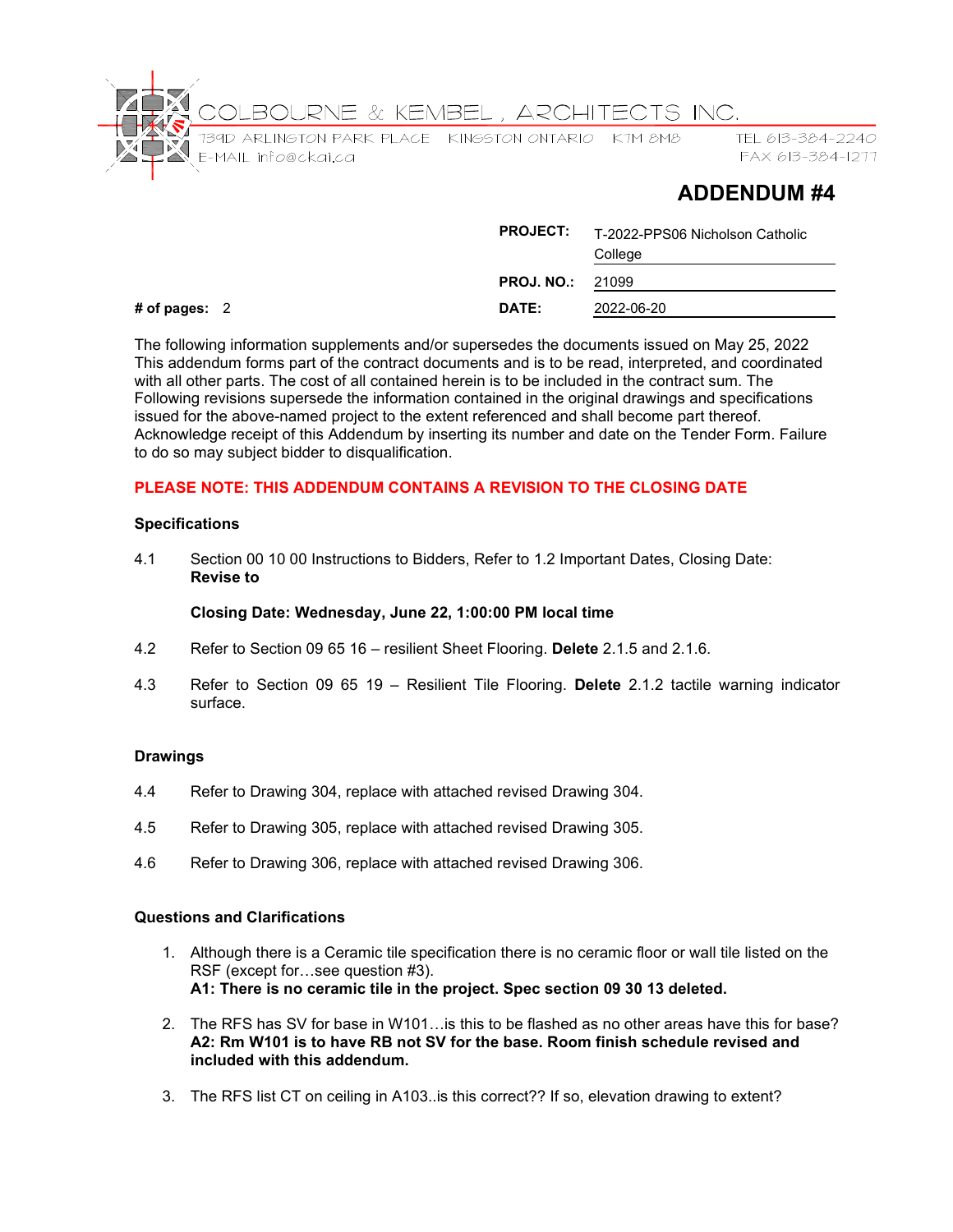**A3: Ceiling of A103 is ACT & GB revised room finish schedule attached. Ceramic tile flooring note reworded in comment section.** 

- 4. Are there any terrazzo repairs as W203 is existing and seems to be the only area? **A4: W203 revised to have new SV and RB. Refer to revised room finish schedule.**
- 5. Is a tile backsplash to go where kitchen is in A102 Corridor…is there elevation if so? **A5: No tile backplash.**
- 6. Room A106 seems to be missing from RFS as the demo shows the floor is to be removed…is A106 LVP(VCT)? **A6: A106 is to have LVP with RB. See revised room finish schedule.**
- 7. Please clarify as 09 65 16 lists stair treads & risers as well as rubber tile for landings however there are no stairs on the RFS and stair drawing 308 indication only handrails, guards, pickets and post to be replaced and 309 shows terrazzzo tread & riser to remain and vinyl treads to remain… landing status unknown… **A7: Revise Section 09 65 16 – resilient Sheet Flooring. Delete 2.1.5 and 2.1.6.**
- 8. Please clarify as 09 65 19 list Tacktile warning indicators…where are they to be used (see stair question above)? **A8: Revise Section 09 65 19 – Resilient Tile Flooring. Delete 2.1.2 tactile warning indicator surface. Item not required.**

**End of Addendum (refer to attachments) List of Attachments: Drawing 304** 

 **Drawing 305 Drawing 306**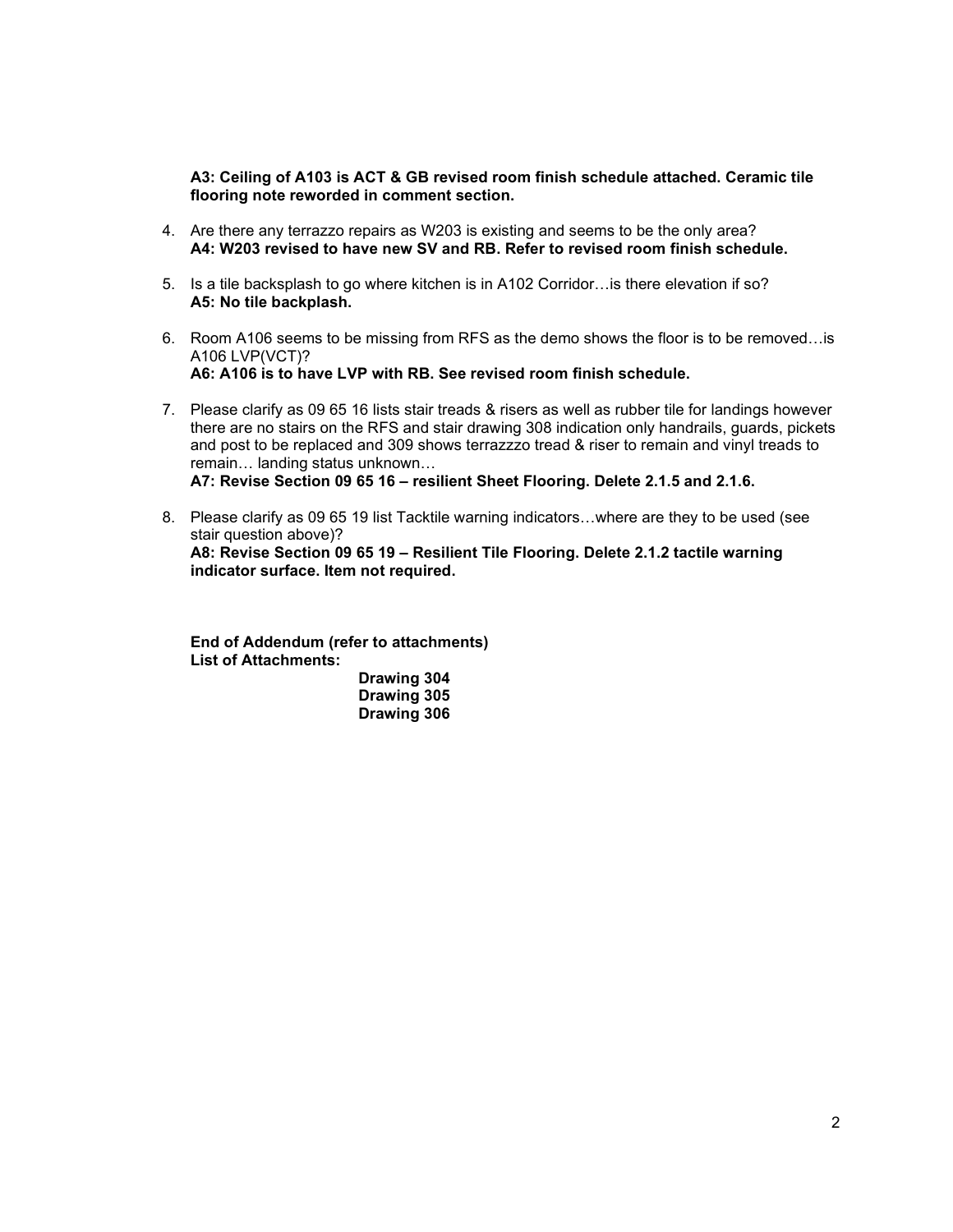EXISTING BULKHEAD

⊷ D3

| 3 | FIRST FLOOR RCP – CONSTRUCTION |     |    |    |    |  |      |  |
|---|--------------------------------|-----|----|----|----|--|------|--|
|   | SCALE:                         | 'Jm | 2m | 4m | 6m |  | l Om |  |
|   | $\cdot$ 100                    |     |    |    |    |  |      |  |



| MAIN ENTRANCE - DEMOLITION PLAN |    |    |    |    |    |                 |  |
|---------------------------------|----|----|----|----|----|-----------------|--|
| SCALE:                          | Jm | 2m | 4m | 6m | 8m | 10 <sub>m</sub> |  |
| 1OO                             |    |    |    |    |    |                 |  |



# CONSTRUCTION NOTES

- C1 RELOCATED FE 3A10BC.
- C2 PRIVACY FILM APPLIED TO EXISTING WINDOWS AT WASHROOM. C3 NEW MANUAL SOLAR BLIND.
- C4 PAINT EXISITNG RAD COVERS.
- C5 NEW FIRE DAMPER IN NEW OPENING IN CB WALL. HEIGHT TO BE BELOW EXISTING CEILING IN ROOMS. TOUCH-UP PAINT AS NEEDED ON WALL IN ROOM WHERE NEW GRILLE INSTALLED.
- C6 NEW ACT AND GRID. INSTALLED AT HEIGHT OF EXISTING 2800 AFF.
- C7 RELOCATED MAILBOX CUBBIES.
- C8 PHOTO COPIER N.I.C. C9 REMOVE & REINSTATE ACT & GRID TO FACILLITATE NEW ROOF TOP UNIT INSTALLATION & DUCTWORK. EXTENT AS NEEDED TO
- COMPLETE WORK. C11 INFILL WALL OPENING WHERE MECHANICAL REMOVED 1 HOUR RATED WALL 190 CB INFILL.
- C12 COMPLETE FIRE RATING AT NEW OPENING.
- C13 REPAINT THIS WALL.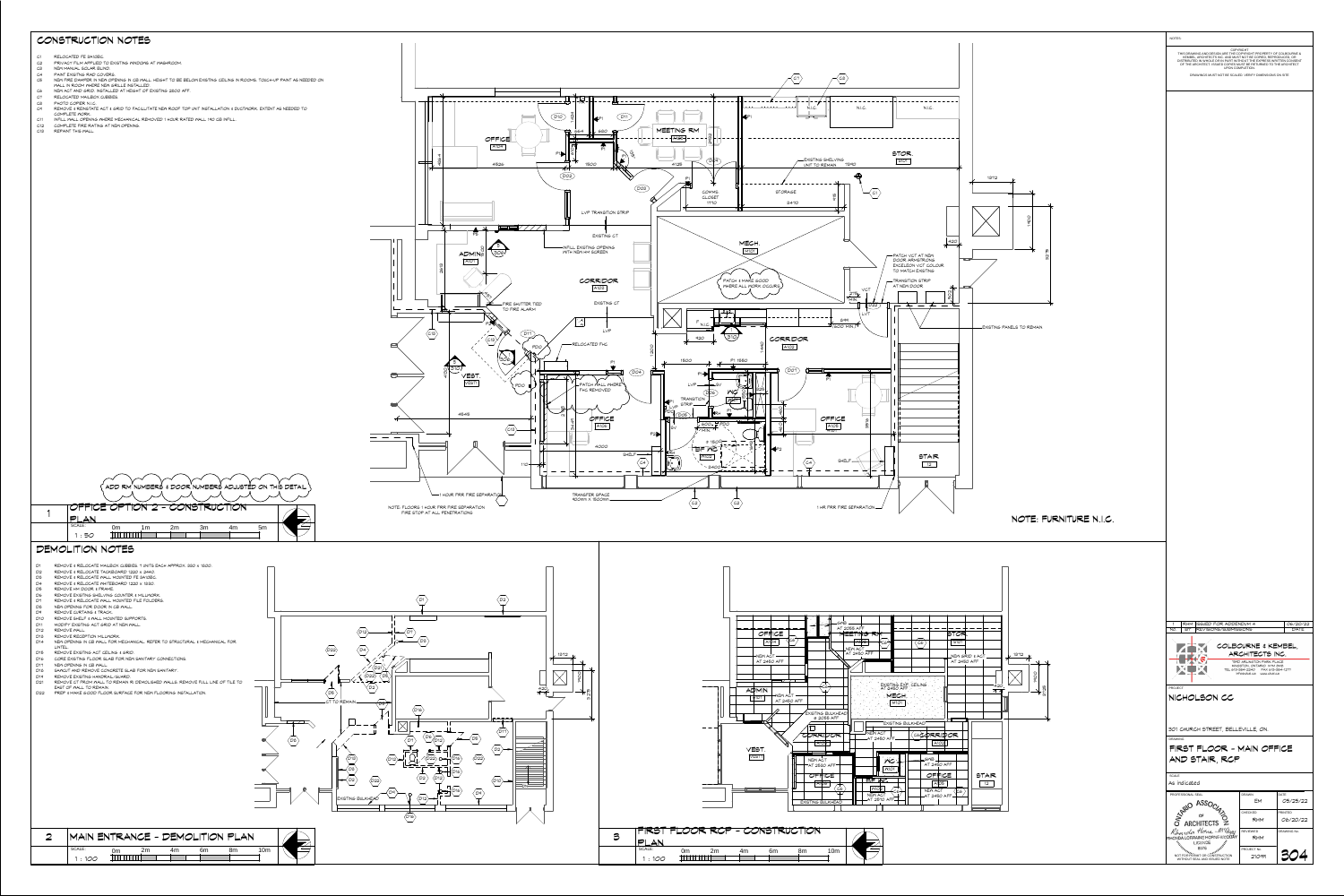